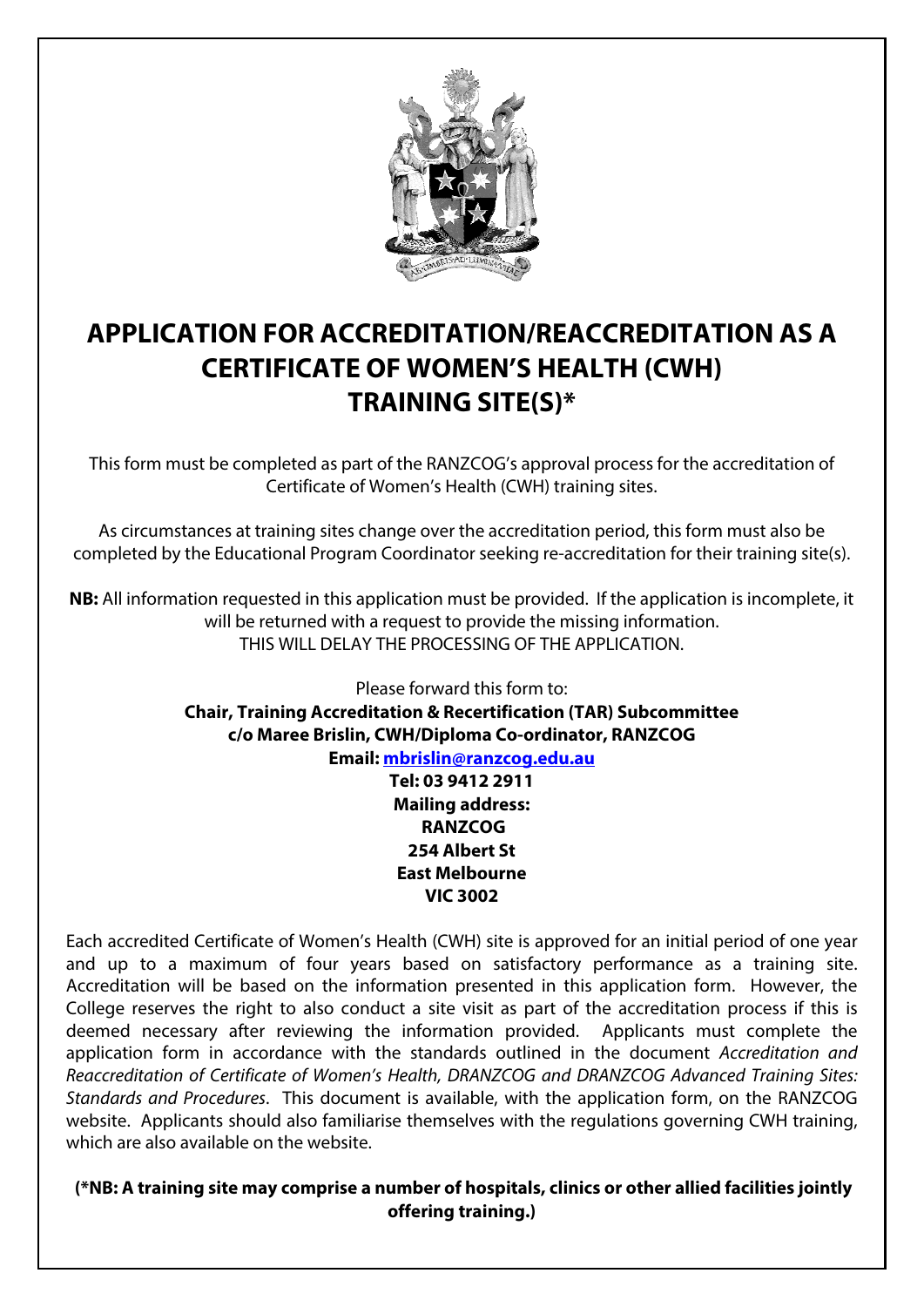# **APPLICATION FOR ACCREDITATION AS A CERTIFICATE OF WOMEN'S HEALTH TRAINING SITE**

**This form is to be completed by the current or proposed staff member at the site who will responsible for overseeing training (eg, Head of Department, Educational Co-ordinator, etc).** 

| <b>NAME OF SITE(S)</b>                 |              |        |                           |        |                           |
|----------------------------------------|--------------|--------|---------------------------|--------|---------------------------|
| <b>AREA HEALTH SERVICE</b>             |              |        |                           |        |                           |
| <b>HOSPITAL TYPE</b>                   | Rural        | $\Box$ | Outer metropolitan $\Box$ |        | <b>Tertiary</b><br>$\Box$ |
| (select one ONLY)                      | Metropolitan | $\Box$ | Country base              | $\Box$ |                           |
|                                        |              |        |                           |        |                           |
| <b>TRAINING SITE 1</b>                 |              |        |                           |        |                           |
| <b>ADDRESS</b>                         |              |        |                           |        |                           |
|                                        |              |        |                           |        |                           |
|                                        |              |        |                           |        |                           |
| <b>TELEPHONE</b>                       |              |        | <b>FACSIMILE</b>          |        |                           |
| <b>WEBSITE</b>                         |              |        |                           |        |                           |
|                                        |              |        |                           |        |                           |
| <b>TRAINING SITE 2</b>                 |              |        |                           |        |                           |
| <b>ADDRESS</b>                         |              |        |                           |        |                           |
|                                        |              |        |                           |        |                           |
|                                        |              |        |                           |        |                           |
| <b>TELEPHONE</b>                       |              |        | <b>FACSIMILE</b>          |        |                           |
| <b>WEBSITE</b>                         |              |        |                           |        |                           |
|                                        |              |        |                           |        |                           |
| <b>TRAINING SITE 3</b>                 |              |        |                           |        |                           |
| <b>ADDRESS</b>                         |              |        |                           |        |                           |
|                                        |              |        |                           |        |                           |
|                                        |              |        |                           |        |                           |
| <b>TELEPHONE</b>                       |              |        | <b>FACSIMILE</b>          |        |                           |
| <b>WEBSITE</b>                         |              |        |                           |        |                           |
|                                        |              |        |                           |        |                           |
| <b>TRAINING SITE 4</b>                 |              |        |                           |        |                           |
| <b>ADDRESS</b>                         |              |        |                           |        |                           |
|                                        |              |        |                           |        |                           |
|                                        |              |        |                           |        |                           |
| <b>TELEPHONE</b>                       |              |        | <b>FACSIMILE</b>          |        |                           |
| <b>WEBSITE</b>                         |              |        |                           |        |                           |
|                                        |              |        |                           |        |                           |
| <b>EDUCATIONAL PROGRAM</b>             | Name:        |        |                           |        |                           |
| <b>COORDINATOR</b> (or equivalent)     | Title:       |        |                           |        |                           |
| <b>ADDRESS</b>                         |              |        |                           |        |                           |
| <b>TELEPHONE</b>                       |              |        | <b>FACSIMILE</b>          |        |                           |
|                                        |              |        |                           |        |                           |
| <b>EMAIL</b>                           |              |        |                           |        |                           |
|                                        |              |        |                           |        |                           |
| Date:                                  |              |        |                           |        |                           |
|                                        |              |        |                           |        |                           |
| CWH Accreditation/Reaccreditation 2014 |              |        |                           |        | $\mathbf{1}$              |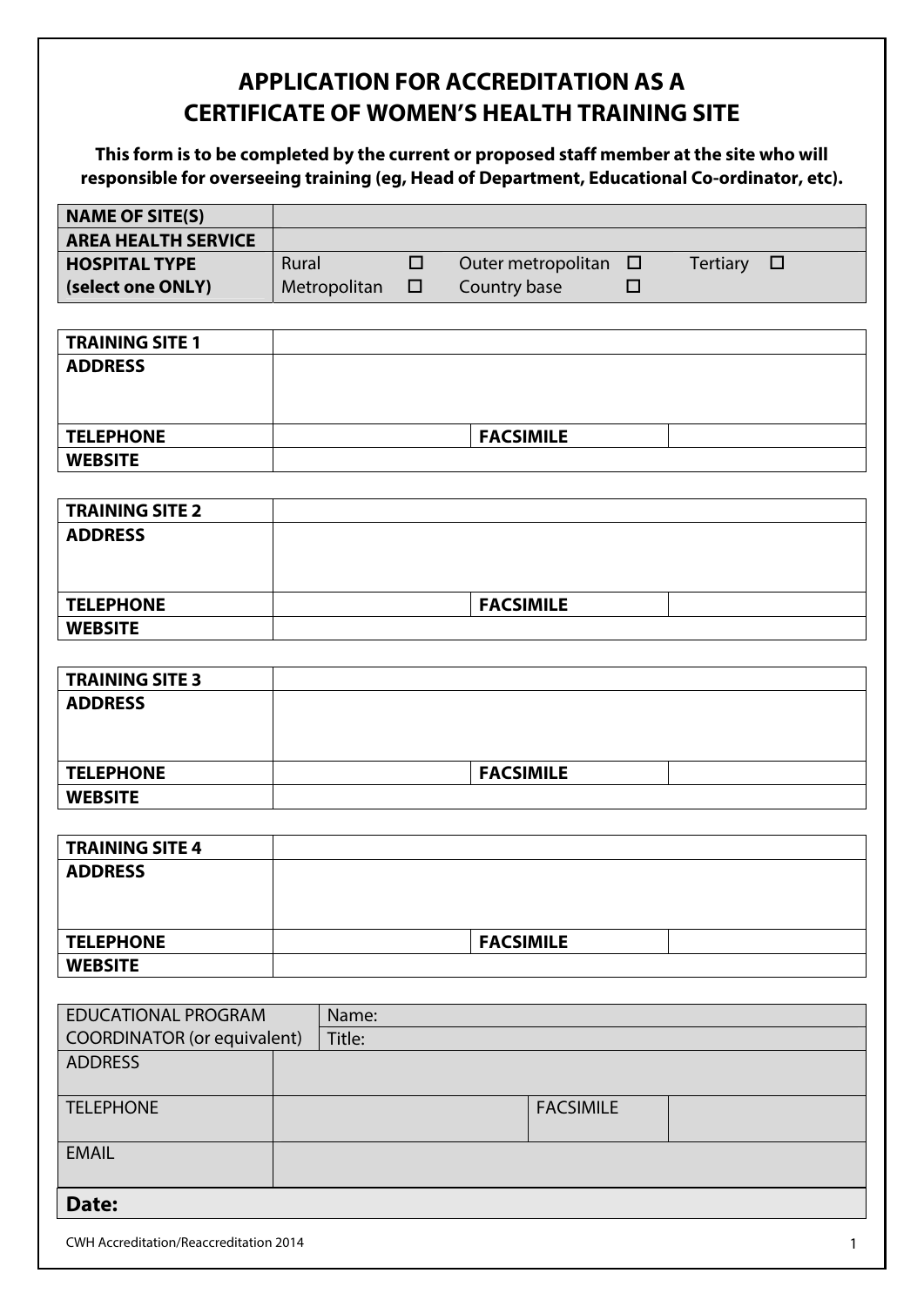# **CLINICAL EXPERIENCE**

## **1. Family planning, antenatal and gynaecological experience**

Provide details of the family planning, antenatal and gynaecological cases managed in the training site(s) in the last 12 months, with details of current or anticipated CWH trainee participation (as applicable).

| <b>Types of cases</b>  | Details of nature of cases managed | No. of<br>cases | <b>No. of cases</b><br>managed by<br><b>CWH trainees</b> | <b>No of cases</b><br>managed by<br>unaccredited<br>trainees |
|------------------------|------------------------------------|-----------------|----------------------------------------------------------|--------------------------------------------------------------|
| <b>Family Planning</b> |                                    |                 |                                                          |                                                              |
| Antenatal              |                                    |                 |                                                          |                                                              |
| Gynaecological         |                                    |                 |                                                          |                                                              |

## **2. Registrars and trainees**

Provide the current numbers of registrars and trainees at the training site(s).

| <b>TYPE OF REGISTRAR/TRAINEE</b>       | <b>CURRENT NUMBER</b> | <b>NAME OF SITE</b>                               |
|----------------------------------------|-----------------------|---------------------------------------------------|
|                                        |                       | (if more than one is included in the application) |
| <b>Midwifery trainees</b>              |                       |                                                   |
| <b>Non-accredited registrars</b>       |                       |                                                   |
| <b>DRANZCOG trainees</b>               |                       |                                                   |
| <b>DRANZCOG Advanced trainees</b>      |                       |                                                   |
| <b>FRANZCOG trainees - Core</b>        |                       |                                                   |
| <b>FRANZCOG trainees - Advanced</b>    |                       |                                                   |
| <b>Residents</b>                       |                       |                                                   |
| <b>Other</b>                           |                       |                                                   |
| CWH Accreditation/Reaccreditation 2014 |                       | $\mathcal{P}$                                     |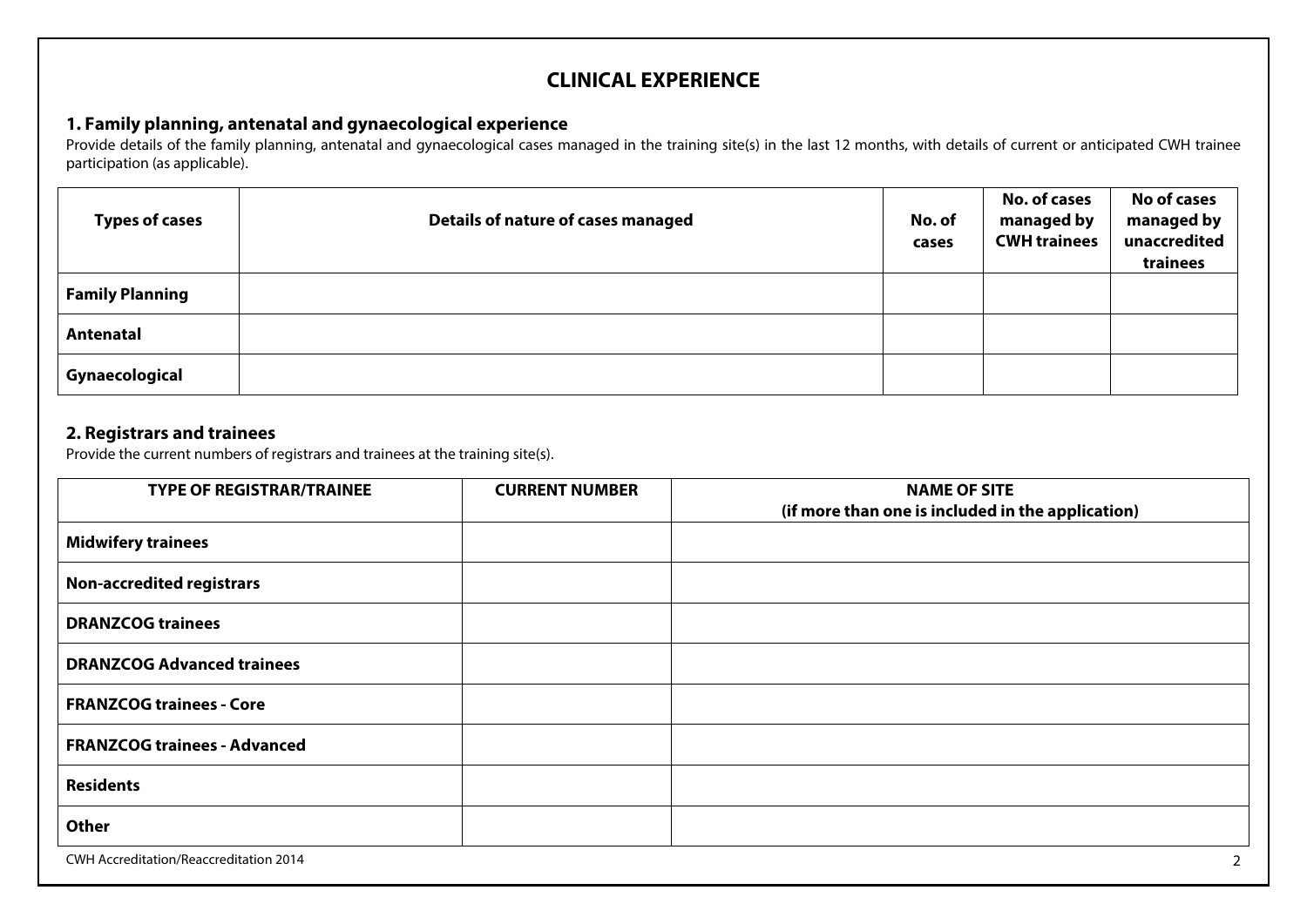## **3. CWH trainees**

Current number of CWH trainees: \_\_\_\_\_\_\_\_\_\_ Proposed number of CWH trainees (same as current/more/less): \_\_\_\_\_\_\_\_

\_\_\_\_\_\_\_\_\_\_\_\_\_\_\_\_\_\_\_\_\_\_\_\_\_\_\_\_\_\_\_\_\_\_\_\_\_\_\_\_\_\_\_\_\_\_\_\_\_\_\_\_\_\_\_\_\_\_\_\_\_\_\_\_\_\_\_\_\_\_\_\_\_\_\_\_\_\_\_\_\_\_\_\_\_\_\_\_\_\_\_\_\_\_\_\_\_\_\_\_\_\_\_\_\_\_\_\_\_\_\_\_\_\_\_\_\_\_\_\_\_\_\_\_\_\_\_\_\_\_\_\_\_\_\_\_\_

\_\_\_\_\_\_\_\_\_\_\_\_\_\_\_\_\_\_\_\_\_\_\_\_\_\_\_\_\_\_\_\_\_\_\_\_\_\_\_\_\_\_\_\_\_\_\_\_\_\_\_\_\_\_\_\_\_\_\_\_\_\_\_\_\_\_\_\_\_\_\_\_\_\_\_\_\_\_\_\_\_\_\_\_\_\_\_\_\_\_\_\_\_\_\_\_\_\_\_\_\_\_\_\_\_\_\_\_\_\_\_\_\_\_\_\_\_\_\_\_\_\_\_\_\_\_\_\_\_\_\_\_\_\_\_\_\_

## **4. Rostering**

## **a) Access to educational/training opportunities**

Provide details of current or proposed trainee access to education/training opportunities: \_\_\_\_\_\_\_\_\_\_\_\_\_\_\_\_\_\_\_\_\_\_\_\_\_\_\_\_\_\_\_\_\_\_\_\_\_\_\_\_\_\_\_\_\_\_\_\_\_\_\_\_\_\_\_\_\_\_\_\_\_\_\_

#### **b) Night duty**

Provide details of night duty requirements for current or proposed CWH trainees (as applicable) over a 6-month period: \_\_\_\_\_\_\_\_\_\_\_\_\_\_\_\_\_\_\_\_\_\_\_\_\_\_\_\_\_\_\_\_

## **c) Responsibility for rostering – current or proposed (as applicable)**

Rostering arrangements must not be left to hospital staff unaware of the specific trainee needs of RANZCOG trainees.

| <b>Staff responsible for rostering</b> | Steps taken to ensure staff are aware of RANZCOG trainee needs |
|----------------------------------------|----------------------------------------------------------------|
|                                        |                                                                |
|                                        |                                                                |
|                                        |                                                                |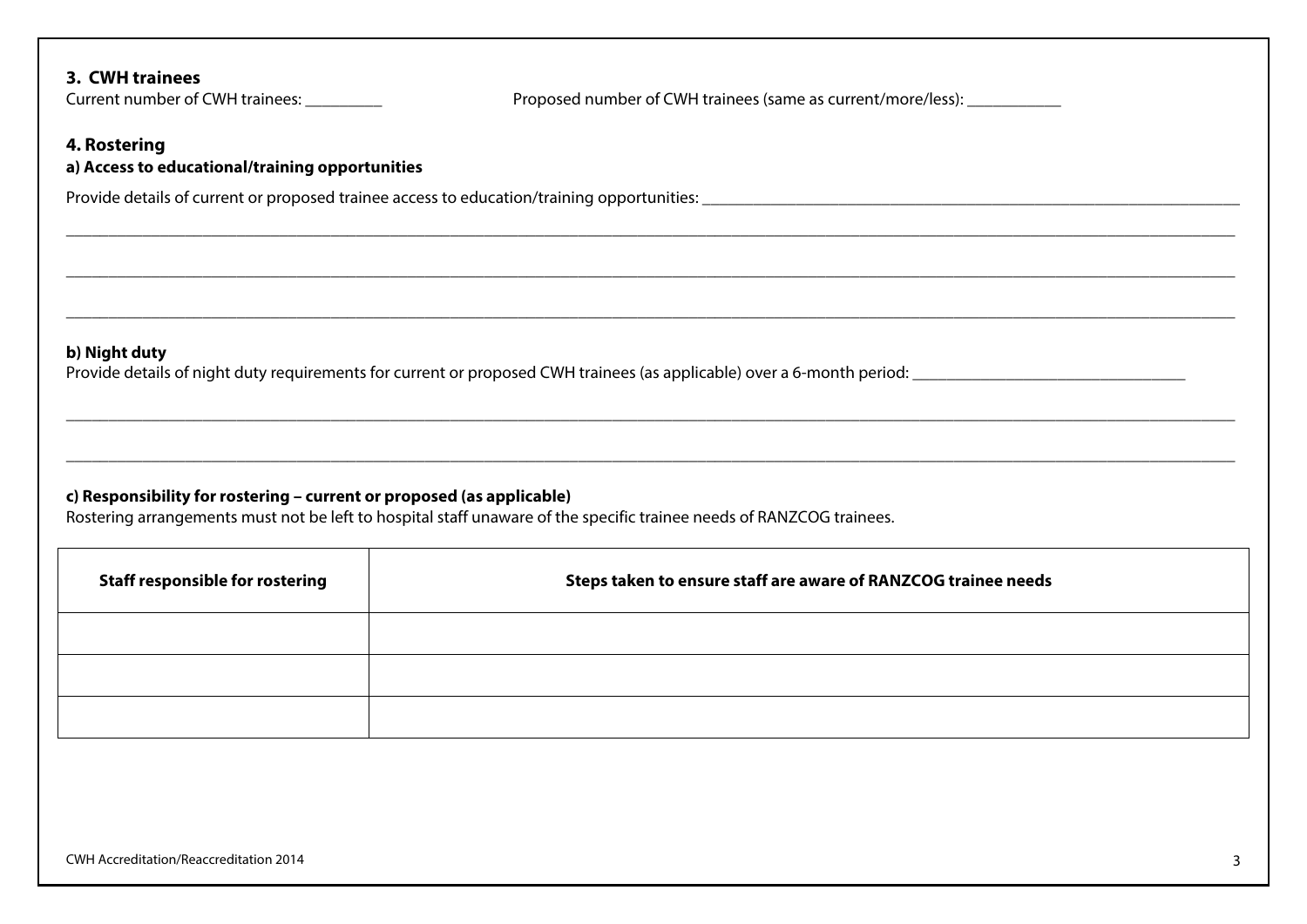# **STAFF**

## **1. Training Mentor(s)**

The CWH Training Mentor(s) must hold the Dip RACOG, DRANZCOG, DRANZCOG Advanced or Fellowship of the RANZCOG.

| <b>Name</b> | <b>Qualification held</b><br>(please circle) | <b>Site at which Training</b><br><b>Mentor* practises</b> | <b>Proportion of time</b><br>spent at this site | <b>Responsibility for trainees</b><br>in the past 5 years | <b>Major teaching</b><br>responsibilities? |
|-------------|----------------------------------------------|-----------------------------------------------------------|-------------------------------------------------|-----------------------------------------------------------|--------------------------------------------|
|             | DipRACOG / DRANZCOG /                        |                                                           |                                                 |                                                           |                                            |
|             | DRANZCOG Advanced / FRANZCOG                 |                                                           |                                                 |                                                           | $Yes \Box No \Box$                         |
|             | DipRACOG / DRANZCOG /                        |                                                           |                                                 |                                                           |                                            |
|             | DRANZCOG Advanced / FRANZCOG                 |                                                           |                                                 |                                                           | $Yes \Box No \Box$                         |
|             | DipRACOG / DRANZCOG /                        |                                                           |                                                 |                                                           |                                            |
|             | DRANZCOG Advanced / FRANZCOG                 |                                                           |                                                 |                                                           | $Yes \Box No \Box$                         |
|             | DipRACOG / DRANZCOG /                        |                                                           |                                                 |                                                           |                                            |
|             | DRANZCOG Advanced / FRANZCOG                 |                                                           |                                                 |                                                           | $Yes \Box No \Box$                         |

\* NB: - Training Mentors must be approved by the CCDOG TAR Subcommittee

- If more than one site is part of the training unit, there must be a Training Mentor at each site, with one having overall responsibility as Educational Program Director.

# **FACILITIES**

## **1. Resource facilities**

Describe the **library and other resource facilities** within the training site(s). Resource facilities must support CWH work and training, over and above that required for the recognition of undergraduate training positions.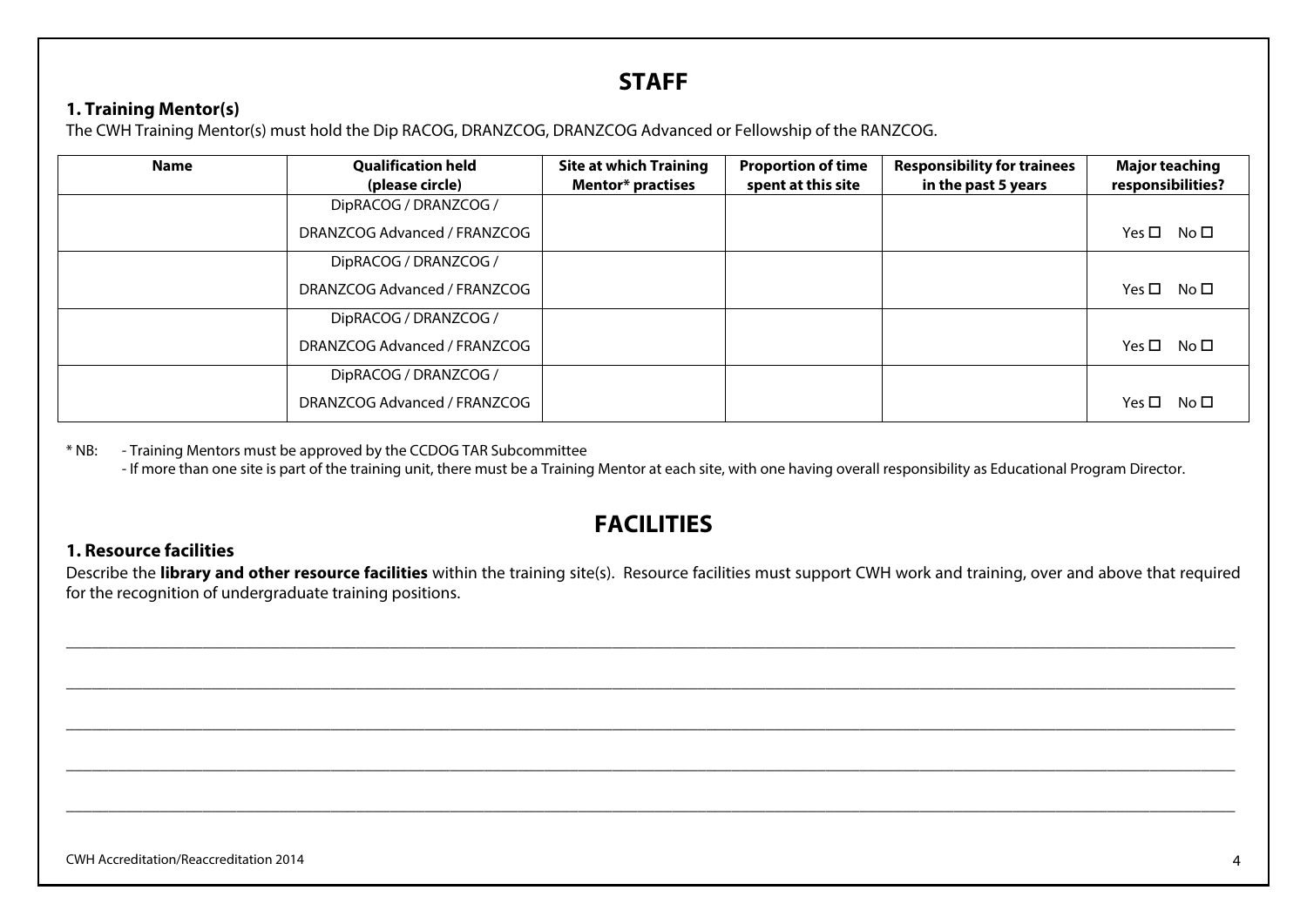# **ACTIVITIES**

Does the trainees' room have adequate furniture and computer facilities, as stipulated in the Accreditation and Reaccreditation of Certificate of Women's Health,

#### **1. Deliveries**

**2. Trainees' room** 

**3. Rest/on-call room**

Number of deliveries in the last 12 months: \_\_\_\_\_\_\_\_\_\_.

#### **2. GP Obstetrician Presence**

Describe the extent of GP obstetrician presence at the training site(s), if any:

Do trainees have access to a rest/on-call room when they are on night duty?

DRANZCOG and DRANZCOG Advanced Training Sites: Standards and Procedures document?

| Name of training site(s) | Extent of GP obstetrician presence at site (if any) |
|--------------------------|-----------------------------------------------------|
| Training Site 1:         |                                                     |
|                          |                                                     |
| Training Site 2:         |                                                     |
| Training Site 3:         |                                                     |
| Training Site 4:         |                                                     |

## **3. Quality Assurance program**

Describe the Quality Assurance program in obstetrics and gynaecology within the training site(s) and the involvement of CWH trainees in this program.

Yes □ No □

 $\square$  No  $\square$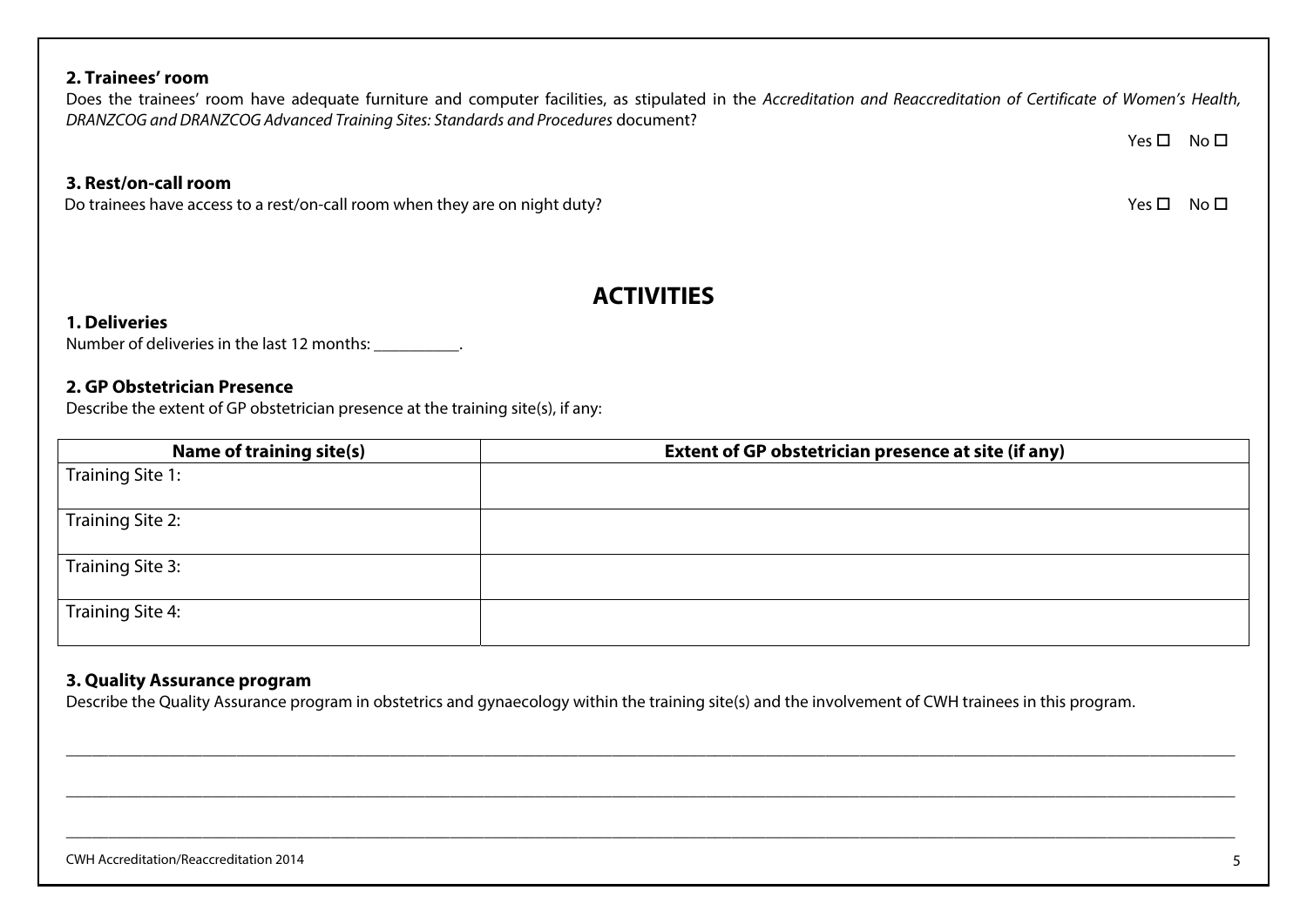## **4. Educational program**

Provide details of the structured educational program in which CWH trainees participate or will participate (as applicable), including the following:

| <b>Activity</b>                              | <b>Details</b> |
|----------------------------------------------|----------------|
| Tutorials                                    |                |
| Journal club                                 |                |
| Lectures                                     |                |
| Gynaecology clinic<br>case review            |                |
| Gynaecology<br>teaching round                |                |
| Perinatal<br>morbidity/mortality<br>meetings |                |
| Other (please specify)                       |                |